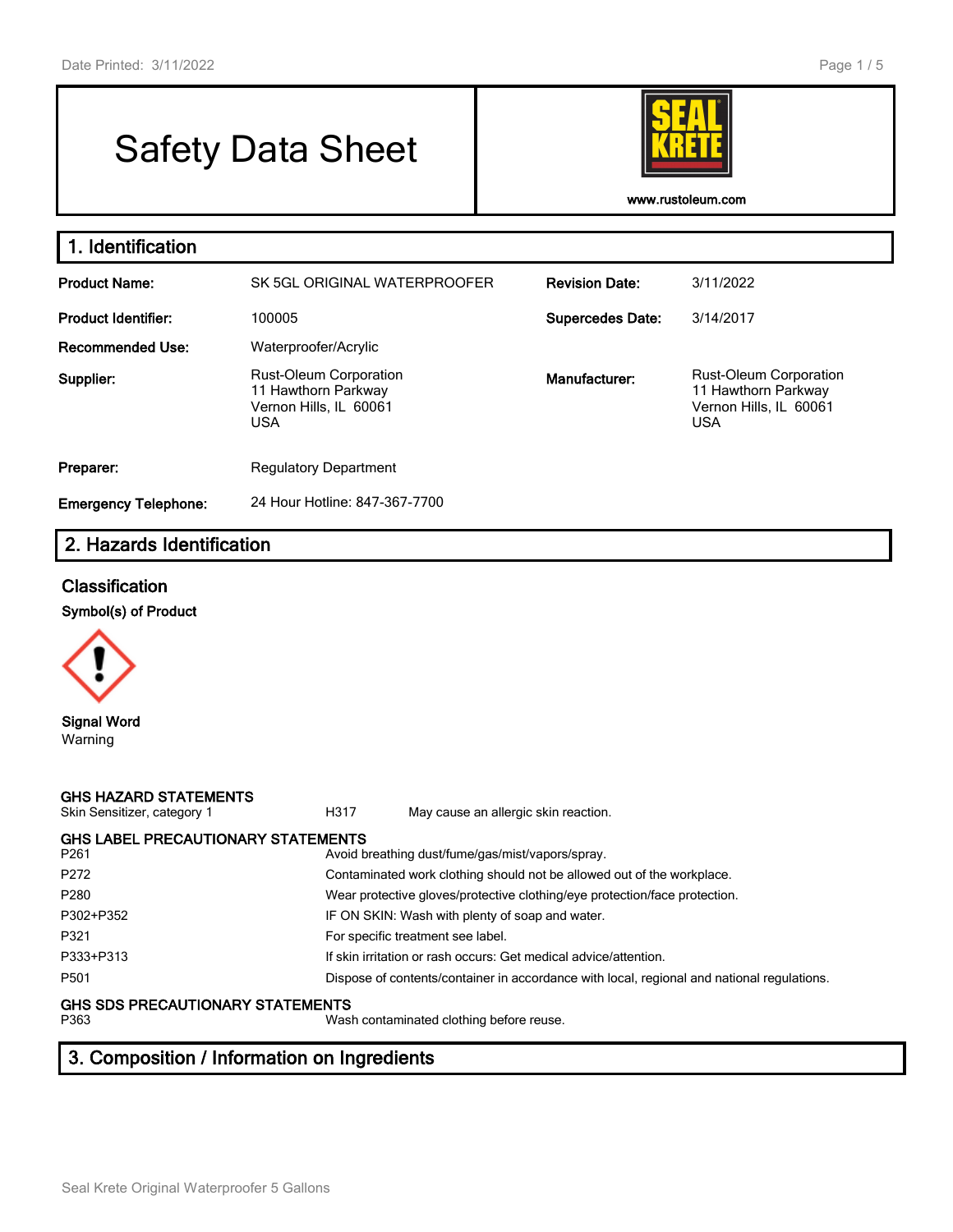#### **HAZARDOUS SUBSTANCES**

| <b>Chemical Name</b>                                                                 | CAS-No.    | <u>Wt.%</u><br>Range | <b>GHS Symbols</b>    | <b>GHS Statements</b> |
|--------------------------------------------------------------------------------------|------------|----------------------|-----------------------|-----------------------|
| 2,2,4-Trimethyl-1,3-Pentanediol Monoisobutyrate                                      | 25265-77-4 | $0.1 - 1.0$          | GHS06                 | H <sub>331</sub>      |
| 1,3,5-Triazine-1,3,5(2H,4H,6H)-Triethanol                                            | 4719-04-4  | $0.1 - 1.0$          | GHS07                 | H302-317              |
| 5-Chloro-2-Methyl-4-Isothiazolin-3-one Mixture with<br>2-Methyl-4-Isothiazolin-3-one | 55965-84-9 | < 0.1                | GHS05-GHS06-<br>GHS07 | H301-310-314-317-330  |

#### **4. First-Aid Measures**

**FIRST AID - EYE CONTACT:** Immediately flush eyes with plenty of water for at least 15 minutes holding eyelids open. Get medical attention. Do NOT allow rubbing of eyes or keeping eyes closed. Remove contact lenses, if present and easy to do. Continue rinsing.

**FIRST AID - SKIN CONTACT:** Wash skin with soap and water. Remove contaminated clothing. Get medical attention if irritation develops or persists.

**FIRST AID - INHALATION:** Remove to fresh air. If not breathing, give artificial respiration. If breathing is difficult, give oxygen. Get immediate medical attention. Do NOT use mouth-to-mouth resuscitation. If you experience difficulty in breathing, leave the area to obtain fresh air. If continued difficulty is experienced, get medical assistance immediately.

**FIRST AID - INGESTION:** If swallowed, rinse mouth with water. If feeling unwell, get medical attention. Swallowing less than an ounce will not cause significant harm. For larger amounts, do not induce vomiting, but give one or two glasses of water to drink and get medical attention. If swallowed, do not induce vomiting. If victim is conscious and alert, give 2 to 4 cupfuls of water or milk. Call a physician or poison control center immediately. Never give anything by mouth to an unconscious person. Treat symptomatically and supportively.

#### **5. Fire-Fighting Measures**

**EXTINGUISHING MEDIA:** Alcohol Film Forming Foam, Carbon Dioxide, Dry Chemical, Dry Sand, Water Fog

**UNUSUAL FIRE AND EXPLOSION HAZARDS:** Keep containers tightly closed. FLASH POINT IS TESTED TO BE GREATER THAN 200 DEGREES F. No unusual fire or explosion hazards noted.

**SPECIAL FIREFIGHTING PROCEDURES:** Water may be used to cool closed containers to prevent buildup of steam. If water is used, fog nozzles are preferred.

**Special Fire and Explosion Hazard (Combustible Dust):** No Information

#### **6. Accidental Release Measures**

**STEPS TO BE TAKEN IF MATERIAL IS RELEASED OR SPILLED:** If spilled, contain spilled material and remove with inert absorbent. Dispose of contaminated absorbent, container, and unused contents in accordance with local, state, and federal regulations. Do not incinerate closed containers

#### **7. Handling and Storage**

**HANDLING:** Wash thoroughly after handling. Wash hands before eating. Remove contaminated clothing and launder before reuse. Use only with adequate ventilation. Follow all SDS and label precautions even after container is emptied because it may retain product residues. Avoid breathing fumes, vapors, or mist. Avoid contact with eyes, skin and clothing.

**STORAGE:** Store in a dry, well ventilated place. Keep container tightly closed when not in use.

**Advice on Safe Handling of Combustible Dust:** No Information

#### **8. Exposure Controls / Personal Protection**

| <b>Chemical Name</b>                               | CAS-No.    | Weight %<br><b>Less Than</b> | <b>ACGIH TLV-</b><br>TWA | <b>ACGIH TLV-</b><br><b>STEL</b> | <b>OSHA PEL-TWA</b> | <b>OSHA PEL-</b><br><b>CEILING</b> |
|----------------------------------------------------|------------|------------------------------|--------------------------|----------------------------------|---------------------|------------------------------------|
| 2,2,4-Trimethyl-1,3-Pentanediol<br>Monoisobutvrate | 25265-77-4 | 1.0                          | N.E.                     | N.E.                             | N.E.                | N.E.                               |
| 1,3,5-Triazine-1,3,5(2H,4H,6H)-<br>Triethanol      | 4719-04-4  | 1.0                          | N.E.                     | N.E.                             | N.E.                | N.E.                               |

Seal Krete Original Waterproofer 5 Gallons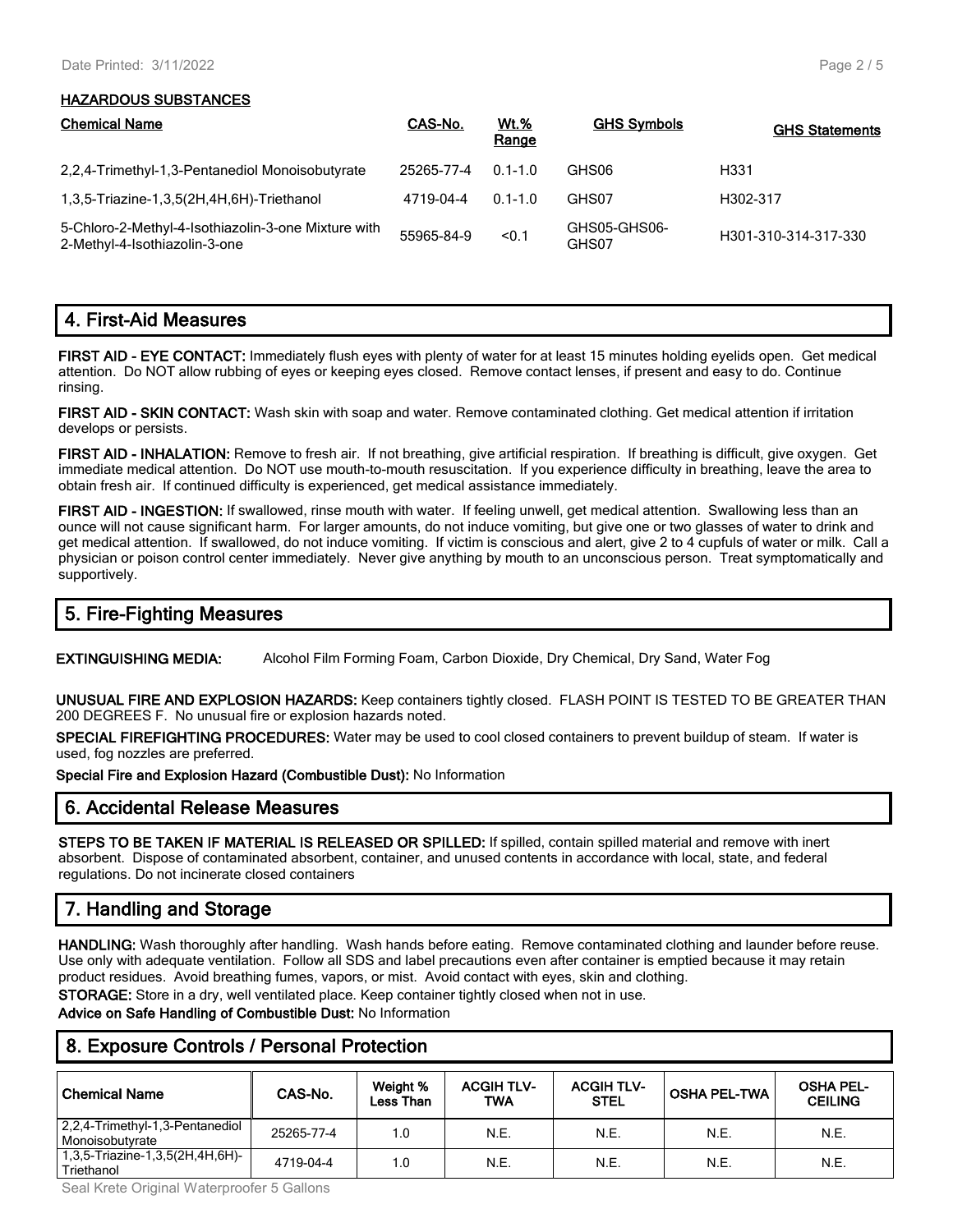| -Chloro-2-Methvl-4-<br>∽-<br>Isothiazolin-3-one Mixture with<br>3-Methyl-4-Isothiazolin-3<br>-3-one | 55965-84-ა | 0.1 | N<br>$\cdots$ | N.E. | N.E. | M<br>◥.∟. |
|-----------------------------------------------------------------------------------------------------|------------|-----|---------------|------|------|-----------|
|-----------------------------------------------------------------------------------------------------|------------|-----|---------------|------|------|-----------|

#### **PERSONAL PROTECTION**

**ENGINEERING CONTROLS:** Use process enclosures, local exhaust ventilation, or other engineering controls to control airborne levels below recommended exposure limits. Prevent build-up of vapors by opening all doors and windows to achieve crossventilation.

**RESPIRATORY PROTECTION:** A respiratory protection program that meets OSHA 1910.134 and ANSI Z88.2 requirements must be followed whenever workplace conditions warrant a respirator's use.

**SKIN PROTECTION:** Use gloves to prevent prolonged skin contact. Nitrile or Neoprene gloves may afford adequate skin protection.

**EYE PROTECTION:** Use safety eyewear designed to protect against splash of liquids.

**OTHER PROTECTIVE EQUIPMENT:** Refer to safety supervisor or industrial hygienist for further guidance regarding types of personal protective equipment and their applications.

**HYGIENIC PRACTICES:** Wash thoroughly with soap and water before eating, drinking or smoking. Remove contaminated clothing immediately and launder before reuse.

**Engineering Measures for Combustible Dust:** No Information

#### **9. Physical and Chemical Properties**

| Appearance:                 | Liguid                      | <b>Physical State:</b>            | Liguid    |
|-----------------------------|-----------------------------|-----------------------------------|-----------|
| Odor:                       | Solvent Like                | <b>Odor Threshold:</b>            | N.E.      |
| <b>Specific Gravity:</b>    | 1.008                       | pH:                               | N.A.      |
| Freeze Point, °C:           | N.D.                        | Viscosity:                        | N.D.      |
| <b>Solubility in Water:</b> | Slight                      | Partition Coefficient, n-octanol/ |           |
| Decomposition Temp., °C:    | N.D.                        | water:                            | N.D.      |
| Boiling Range, °C:          | 100 - 100                   | Explosive Limits, vol%:           | $NA - NA$ |
| <b>Flammability:</b>        | Does not Support Combustion | Flash Point, °C:                  | 149       |
| <b>Evaporation Rate:</b>    | Slower than Ether           | Auto-Ignition Temp., °C:          | N.D.      |
| <b>Vapor Density:</b>       | Heavier than Air            | <b>Vapor Pressure:</b>            | N.D.      |
|                             |                             |                                   |           |

(See "Other information" Section for abbreviation legend)

#### **10. Stability and Reactivity**

**Conditions to Avoid:** Avoid excess heat. Keep from freezing.

**Incompatibility:** Incompatible with strong oxidizing agents, strong acids and strong alkalies.

**Hazardous Decomposition:** When heated to decomposition, it emits acrid smoke and irritating fumes.

**Hazardous Polymerization:** Will not occur under normal conditions.

**Stability:** This product is stable under normal storage conditions.

#### **11. Toxicological Information**

**ACUTE TOXICITY VALUES**

**EFFECTS OF OVEREXPOSURE - EYE CONTACT:** Irritating, and may injure eye tissue if not removed promptly.

**EFFECTS OF OVEREXPOSURE - SKIN CONTACT:** Low hazard for usual industrial handling or commercial handling by trained personnel.

**EFFECTS OF OVEREXPOSURE - INHALATION:** High gas, vapor, mist or dust concentrations may be harmful if inhaled. Avoid breathing fumes, spray, vapors, or mist.

**EFFECTS OF OVEREXPOSURE - INGESTION:** Substance may be harmful if swallowed.

**EFFECTS OF OVEREXPOSURE - CHRONIC HAZARDS:** No Information

**PRIMARY ROUTE(S) OF ENTRY:** Eye Contact, Ingestion, Inhalation, Skin Absorption, Skin Contact

| The acute effects of this product have not been tested. Data on individual components are tabulated below: |  |
|------------------------------------------------------------------------------------------------------------|--|

| CAS-No.    | <b>Chemical Name</b>                               | Oral LD50      | Dermal LD50      | Vapor LC50     |
|------------|----------------------------------------------------|----------------|------------------|----------------|
| 25265-77-4 | 2,2,4-Trimethyl-1,3-Pentanediol<br>Monoisobutyrate | 3200 mg/kg Rat | >15200 mg/kg Rat | >3.55 mg/L Rat |
| 4719-04-4  | 1,3,5-Triazine-1,3,5(2H,4H,6H)-Triethanol          | 763 mg/kg Rat  | >4000 mg/kg Rat  | N.E.           |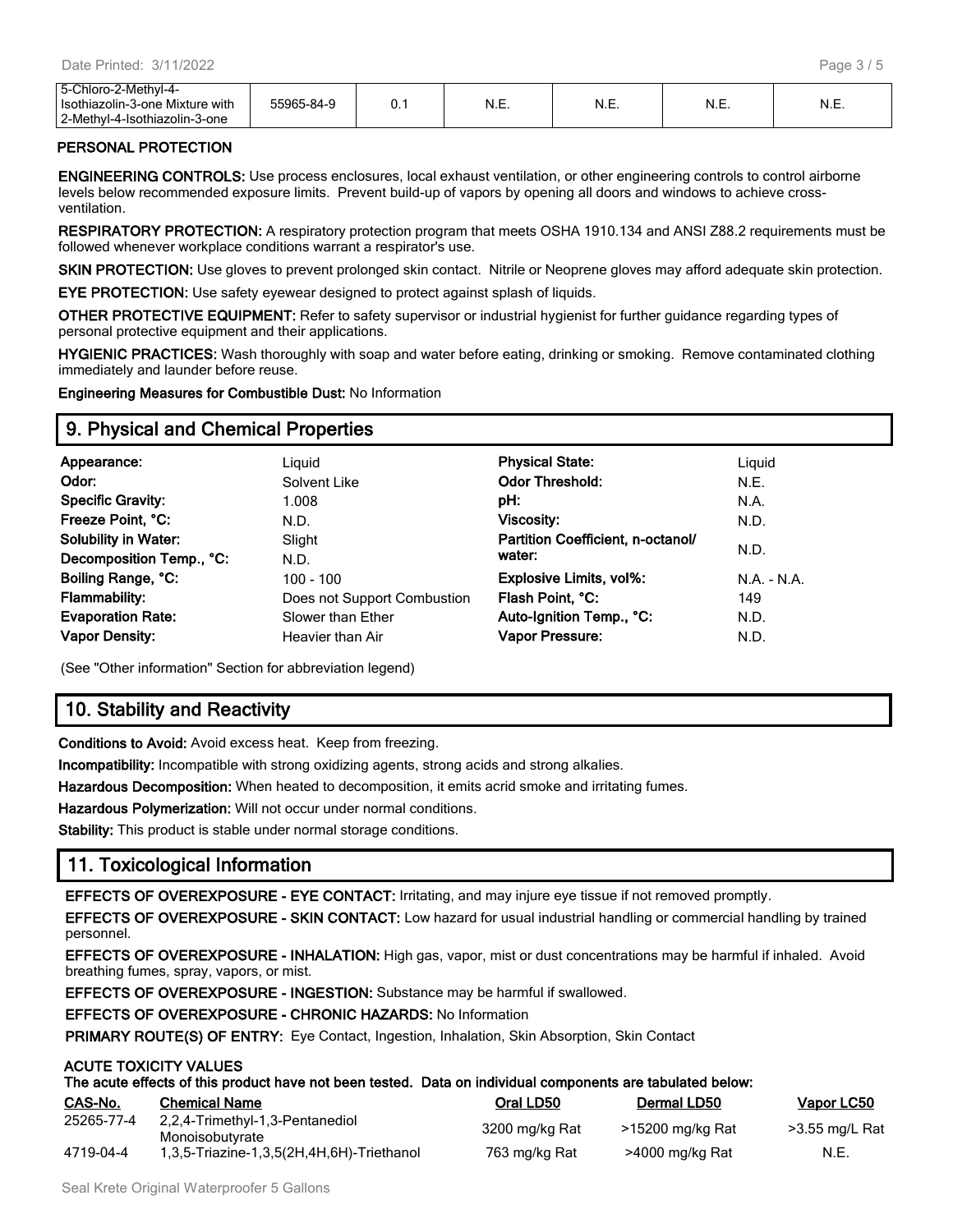55965-84-9 5-Chloro-2-Methyl-4-Isothiazolin-3-one Mixture with 2-Methyl-4-Isothiazolin-3-one 53 mg/kg Rat 87.12 mg/kg Rabbit N.E.

N.E. - Not Established

#### **12. Ecological Information**

**ECOLOGICAL INFORMATION:** Product is a mixture of listed components. No ecotoxicity data was found for this product.

#### **13. Disposal Information**

**DISPOSAL INFORMATION:** Dispose of material in accordance to local, state, and federal regulations and ordinances.

#### **14. Transport Information**

| <b>UN Number:</b>            | Domestic (USDOT) | <b>International (IMDG)</b> | Air (IATA)    | <b>TDG (Canada)</b> |
|------------------------------|------------------|-----------------------------|---------------|---------------------|
|                              | N.A.             | N.A.                        | N.A.          | N.A.                |
| <b>Proper Shipping Name:</b> | Not Regulated    | Not Regulated               | Not Regulated | Not Regulated       |
| <b>Hazard Class:</b>         | N.A.             | N.A.                        | N.A.          | N.A.                |
| Packing Group:               | N.A.             | N.A.                        | N.A.          | N.A.                |
| <b>Limited Quantity:</b>     | No.              | No                          | No.           | No                  |

#### **15. Regulatory Information**

#### **U.S. Federal Regulations:**

#### **CERCLA - SARA Hazard Category**

This product has been reviewed according to the EPA 'Hazard Categories' promulgated under Sections 311 and 312 of the Superfund Amendment and Reauthorization Act of 1986 (SARA Title III) and is considered, under applicable definitions, to meet the following categories:

Respiratory or Skin Sensitization

#### **SARA Section 313**

This product contains the following substances subject to the reporting requirements of Section 313 of Title III of the Superfund Amendment and Reauthorization Act of 1986 and 40 CFR part 372:

No Sara 313 components exist in this product.

#### **Toxic Substances Control Act**

This product contains the following chemical substances subject to the reporting requirements of TSCA 12(b) if exported from the United States:

No TSCA 12(b) components exist in this product.

#### **U.S. State Regulations:**

#### **California Proposition 65**

WARNING: **WARNING:** Cancer and Reproductive Harm - www.P65Warnings.ca.gov.